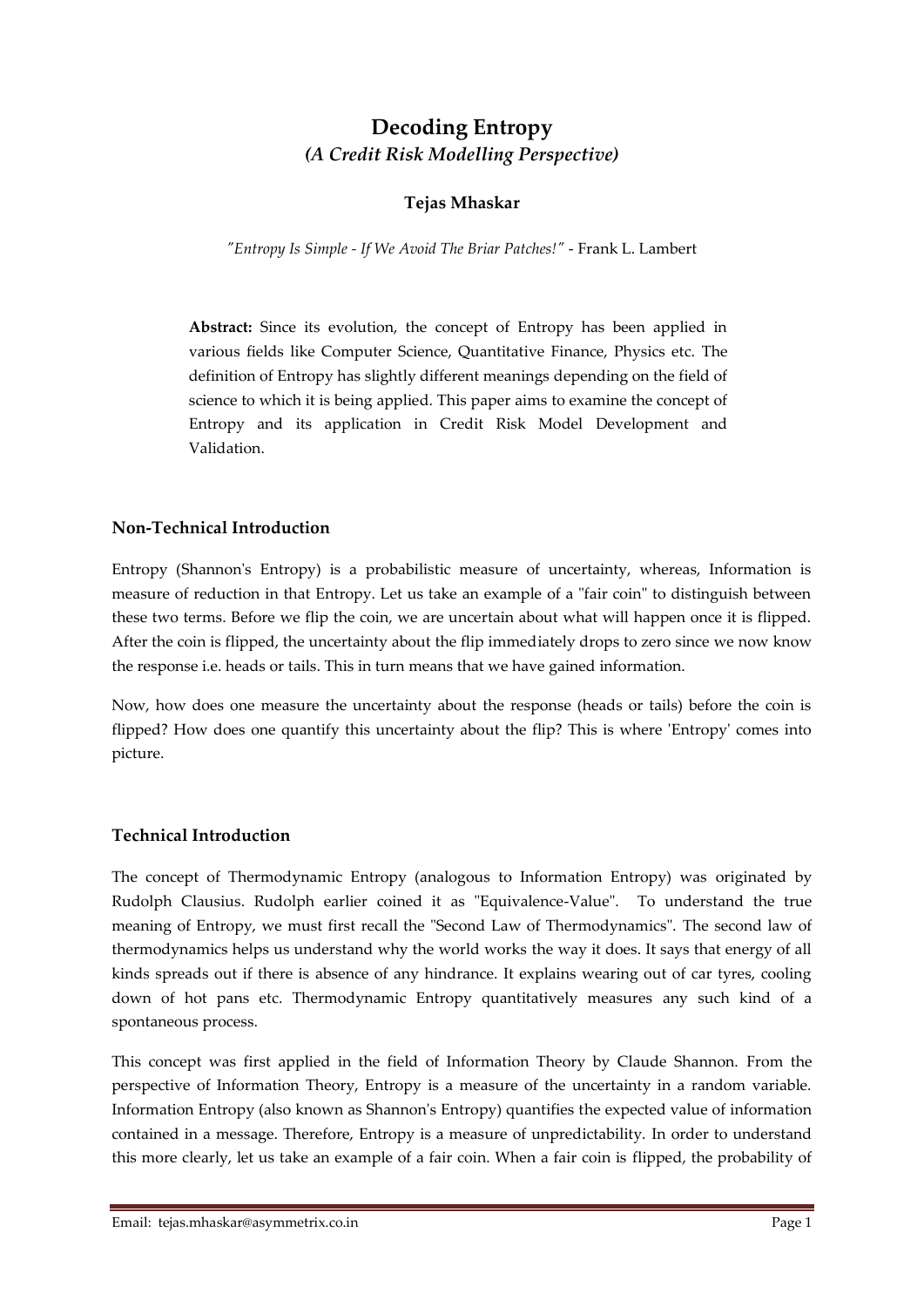heads is the same as the probability of tails. Therefore, the Entropy of the coin flip is as high as it could be.

When taken from a finite sample, the entropy can explicitly be written as:

$$
H(X) = \sum_{i} P(x_i) I(x_i) = -\sum_{i} P(x_i) \log_b P(x_i) = -\sum_{i} \frac{n_i}{N} \log_b \frac{n_i}{N} = \log_b N - \frac{1}{N} \sum_{i} n_i \log_b n_i,
$$

The following chart plots the Entropy as a function of Probability:



### **Application of Entropy in Risk Model Validation**

Since Information Entropy is a measure of unpredictability, it has become a common technique in Validation of Credit Risk Models which estimates the creditworthiness of borrowers by assigning a Probability of Default (PD) to them.

Let us try to understand this application using the previous "coin flipping" illustration. Let us take an example of a Rating Model which assigns a PD of 50% to all the borrowers (a Random model). As mentioned earlier in the "coin flipping" example, the probability of default is the same as the probability of survival in this case. Therefore, such a rating model will have the highest Entropy. It can be noticed from the chart that as the assigned PD moves away from 50% (in either direction), one becomes more certain about the credit event and hence the entropy reduces.

The Unconditional Entropy of any Rating Model is simply Information Entropy of the total PD of the population, whereas, the Conditional Entropy of the Rating Model is quantified using PD's assigned to each Rating Grade in the model. At any given point, the Conditional Entropy cannot exceed the Information Entropy. The difference between Unconditional Entropy and Conditional Entropy measures the decrease in uncertainty about the credit event caused by the introduction of Rating Grades in the model.

Following are the common Entropy measures used in Validation of Credit Rating Models: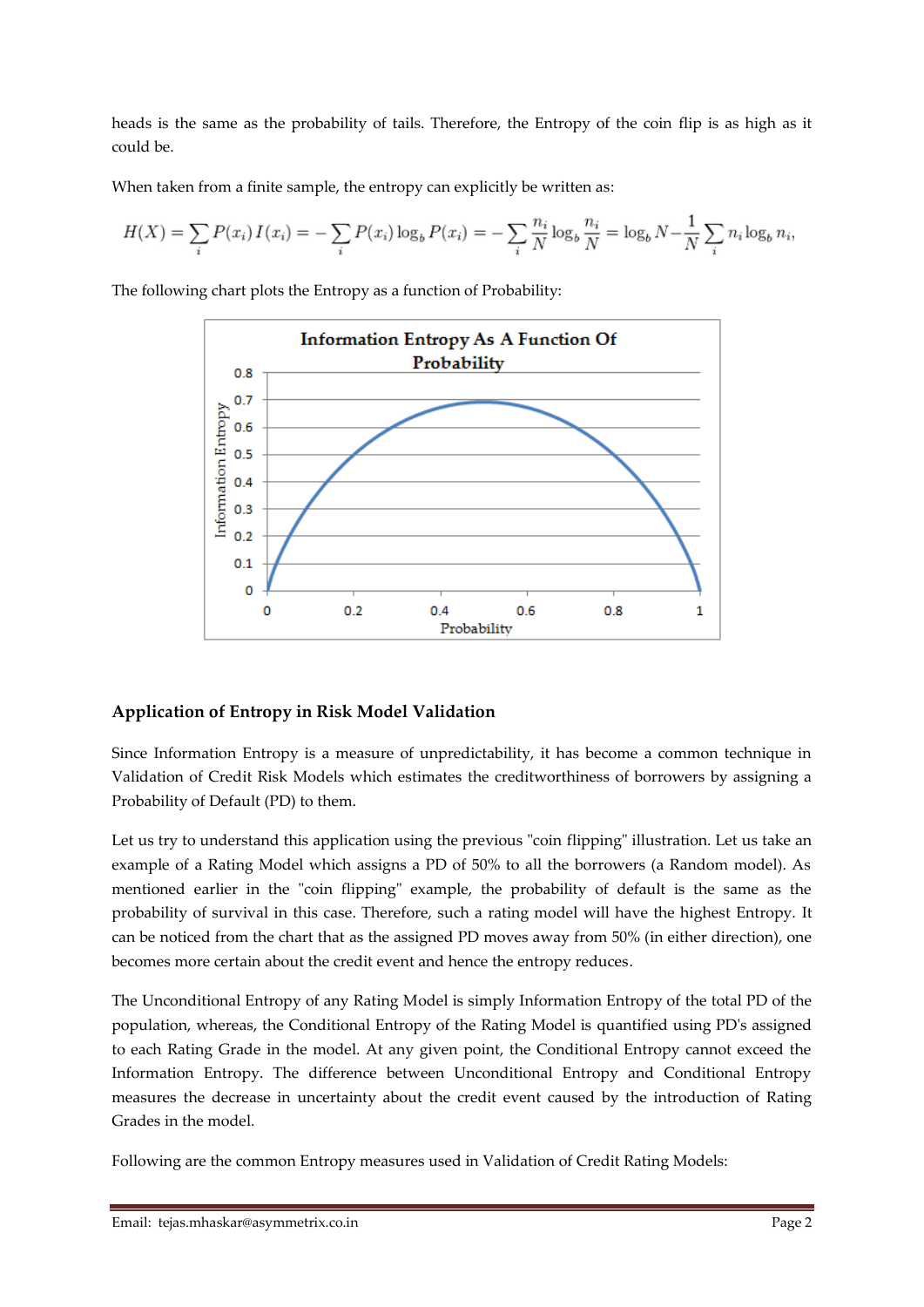- $\triangleright$  Kullback-Leibler Divergence (KL)
- Conditional Information Entropy Ratio (CIER)

KL measures the distance between Unconditional and Conditional Entropy.

CIER measures the ratio of distance between Unconditional and Conditional Entropy to Unconditional Entropy.

## **Application of Entropy in Retail Pooling under IRB Approach of Basel II Guidelines**

The Internal Rating Based (IRB) approach under the Basel II Guidelines for Capital Computation requires banks to create homogenous pools for their Retail portfolios. The term 'homogeneity' is used in the context of risk characteristics or default behaviour. These pools then form the basis for estimating a PD for exposures in the pool.

The idea behind creating homogenous pools is that such a creation would ideally reduce the uncertainty prevailing in the overall retail portfolio. This boils down to quantifying the reduction in uncertainty caused by the introduction of homogenous pools that subdivide the overall portfolio. This is where Entropy based measures come into play. Conditional Information Entropy Ratio (CIER) can be used for evaluating the quality of the retail pools.

Retail Pools can also be created using Decision Tree analysis. Decision Trees make use of statistical methods to subdivide the data into different groups. Some of the common algorithms used in Decision Tree building are Classification And Regression Tree (CART), LearnDT, Chi-squared Automated Interaction Detector (CHAID) etc. LearnDT algorithm uses Information Gain (synonymous to Kullback-Leibler Divergence) as a splitting criterion for building a tree.

A decision tree can be constructed top-down using the Information Gain as follows:

- $\triangleright$  Begin at the root node
- $\triangleright$  Determine the variable with the highest information gain which is not already used as an ancestor node
- $\triangleright$  Add a child node for each possible value of that variable
- $\triangleright$  Attach all examples to the child node where the variable values of the examples are identical to the variable value attached to the node
- $\triangleright$  If all examples attached to the child node can be classified uniquely add that classification to that node and mark it as leaf node
- $\triangleright$  Go back to step two if there are unused variables left, otherwise add the classification of most of the examples attached to the child node

### **Alternative for Entropy based measures**

An alternative measure for Information Gain in Decision Tree analysis is "Gini Impurity". Gini Impurity is used as a splitting criterion in Classification And Regression Trees (CART) algorithm mentioned above. Gini Index for a given node t is computed using the following formula: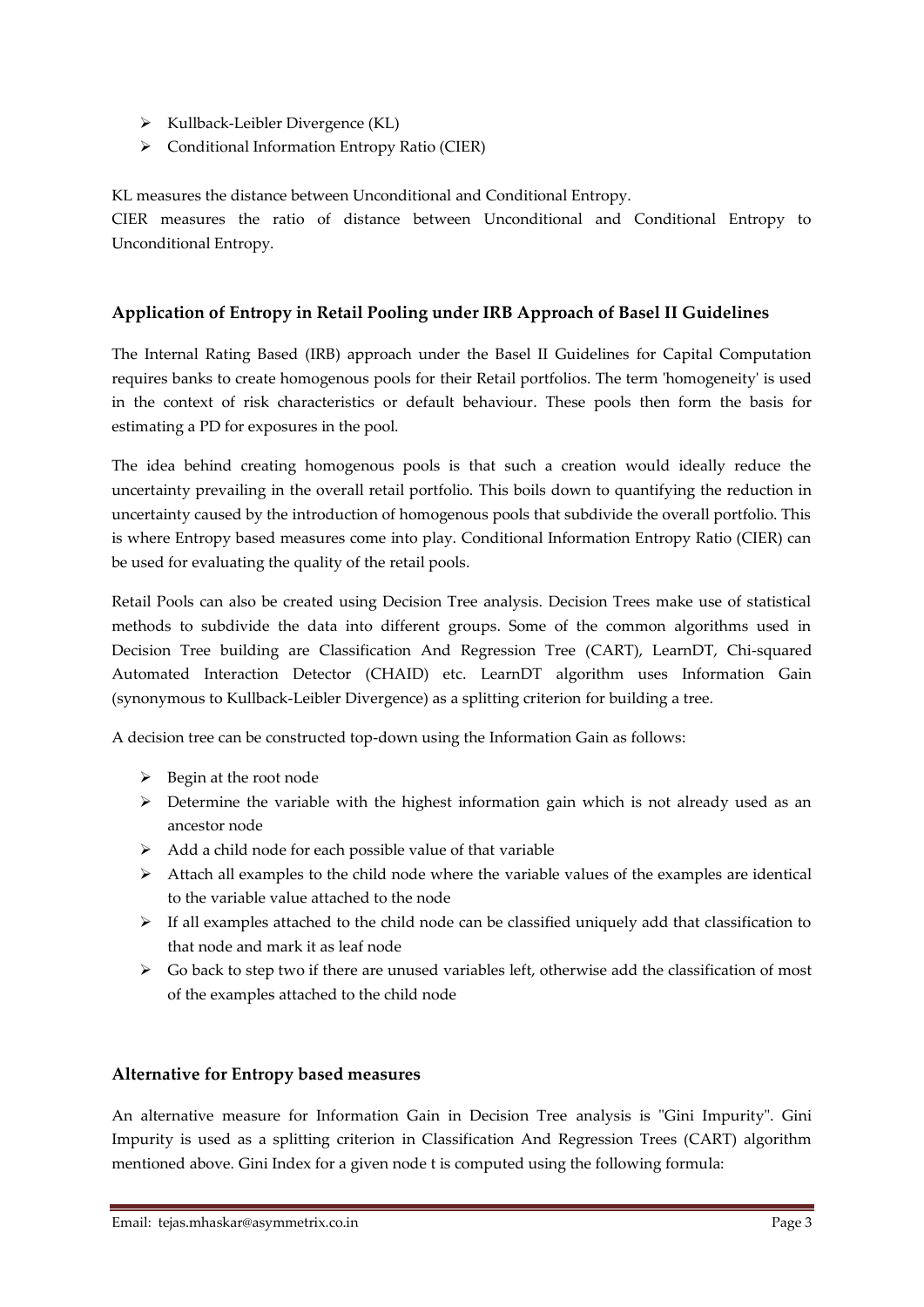# Gini (t) = 1 -  $\sum_{i} [p(i|t)]^2$

where  $p(j|t)$  is the relative frequency of class j at node t

Gini Index is

- Maximum when records are equally distributed among all classes, implying least interesting information
- Minimum when all records belong to one class, implying most interesting information

### **Conclusion**

This paper discussed the concept of Entropy and its use in Credit Risk Modelling. Entropy based measures are robust and easy to compute. They can be used as a measure of performance for Credit Rating Models. They can also be used for Retail Pooling under IRB approach for Basel II. Gini Impurity can be used as a substitute for Information Gain (which is an Entropy based measure) in the process of Decision Tree building.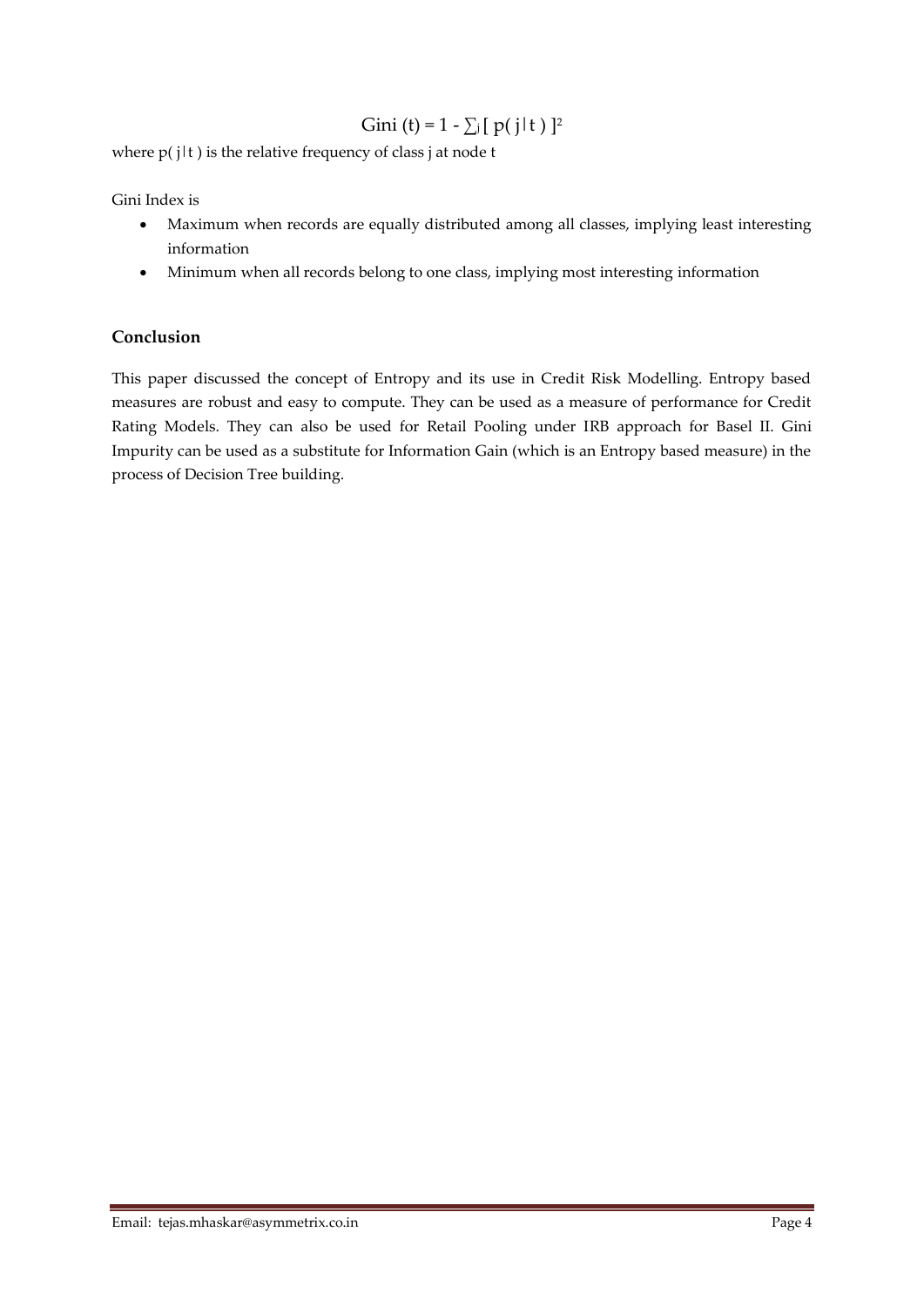# **Appendix 1: Calculating Entropy and Entropy Based Measures for Credit Rating Models**

## **Unconditional and Conditional Entropy**

Unconditional Entropy is calculated using the following formula *H0 = - (PD\* log<sup>2</sup> (PD) + (1-PD) \* log<sup>2</sup> (1-PD))*

For each rating class c, conditional entropy is Hc: *hc = - (PDc \* log<sup>2</sup> (PDc) + (1- PDc) \* log<sup>2</sup> (1- PDc))* Where  $PD<sub>c</sub>$  is % of defaulters within rating class c.

Across all rating classes in a model, the conditional entropy H1 (averaged using the observed frequencies of the individual rating classes' pc) is defined as:

$$
H_1 = -\sum p_c * h_c
$$

### **Kullback-Leibler Divergence (KL) and Conditional Information Entropy Ratio (CIER)**

First, we calculate H0 (Unconditional Entropy) from the overall default probability. Then, we calculate hc for each rating grade to arrive at H1 (Conditional Entropy).

Kullback-Leibler Distance = H0 - H1

 $CIER = (H0 - H1)/H0$